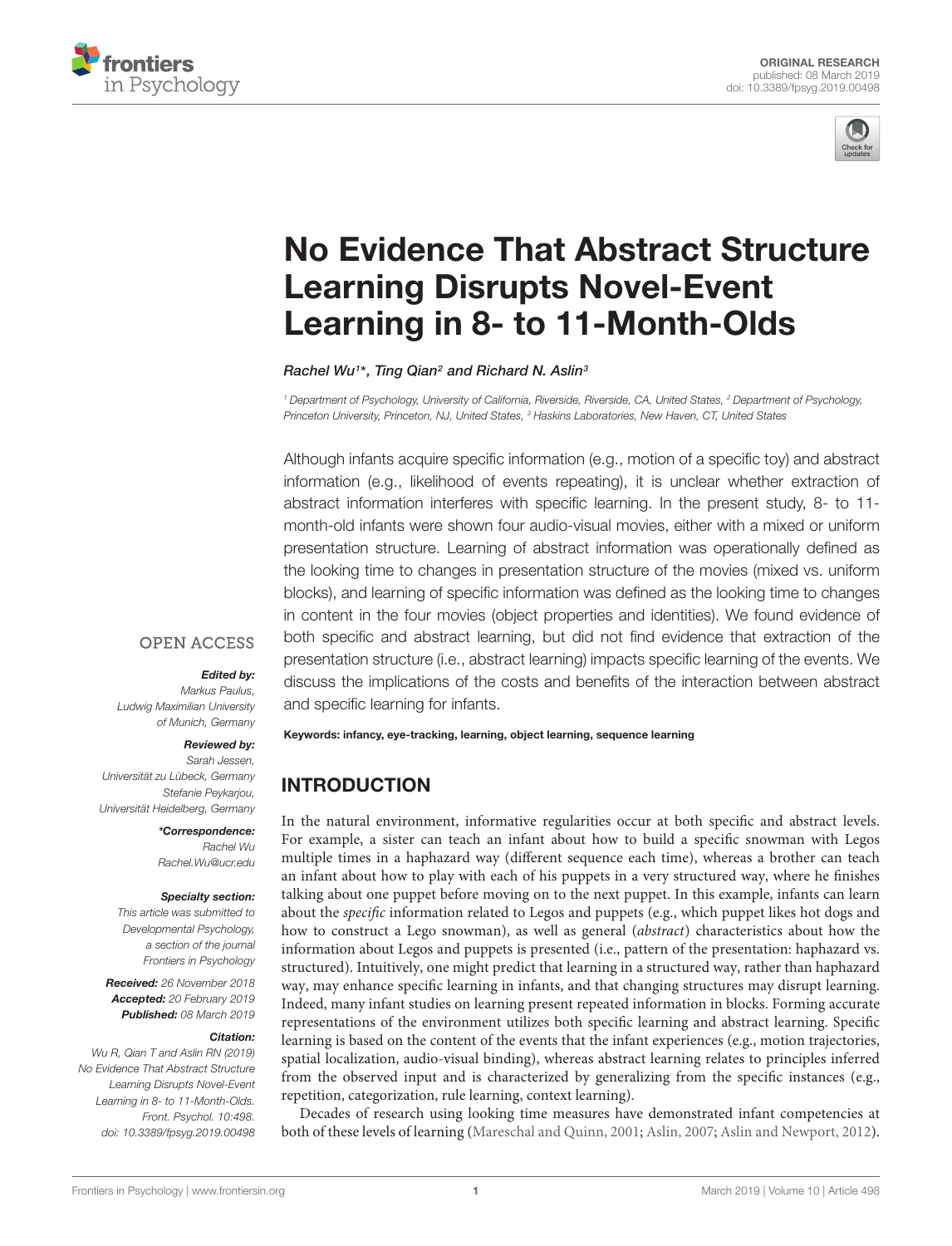Classic habituation studies present infants from birth with a single series of identical familiarization trials followed by one or two test trials (e.g., switch trials that present the same stimuli as during familiarization with a change or swap in one feature). These studies with a single "block" of habituation trials measure discrimination of events, and therefore, specific learning of content within the repeating events in a block (e.g., differentiating between an object making a familiarized sound vs. the same object making a new sound). These same looking time techniques also can be used to measure abstract learning by displaying variable stimuli prior to the post-familiarization test phase (e.g., [Fagan,](#page-8-2) [1972;](#page-8-2) [Marcus et al.,](#page-9-1) [1999\)](#page-9-1). For example, [Marcus et al.](#page-9-1) [\(1999;](#page-9-1) see also [Gomez and Gerken,](#page-8-3) [1999\)](#page-8-3) presented 7-month-old infants with phoneme patterns, such as le-di-di and wo-fe-fe, and although the specific phonemes changed, the overarching abstract structure (e.g., ABB) remained the same. Infants discriminated a change in the abstract structure (e.g., ABB vs. ABA) even when the test stimuli were unfamiliar (e.g., ba-popo vs. ba-po-ba), thereby showing infants' ability to learn rule-like higher-level patterns, such as whether objects or features tend to repeat or change.

Although specific and abstract learning have been documented separately in infancy based on numerous looking time studies (for recent examples, see [Basirat et al.,](#page-8-4) [2014;](#page-8-4) [Werchan et al.,](#page-9-2) [2015;](#page-9-2) [Ferguson et al.,](#page-8-5) [2018\)](#page-8-5), infants also use abstract knowledge to constrain specific learning in useful ways. For example, 3-month-old infants use the repetition of contextual cues to make inferences about a specific instance (e.g., an interesting event), such as knowing when to trigger an interesting event [\(Rovee-Collier et al.,](#page-9-3) [1985;](#page-9-3) see also [Tummeltshammer and Amso,](#page-9-4) [2018\)](#page-9-4). [Rovee-Collier et al.](#page-9-3) [\(1985\)](#page-9-3) found that the presence of a crib bumper that was maintained from training to test helped 3-month-olds remember the association between kicking and making a mobile move. These findings are aligned with those of young children's use of object and contextual features to determine an object's label (1.5- to 4 year-olds; [Landau et al.,](#page-9-5) [1988;](#page-9-5) [Samuelson and Smith,](#page-9-6) [1998;](#page-9-6) [Vlach](#page-9-7) [and Sandhofer,](#page-9-7) [2011;](#page-9-7) [Wu et al.,](#page-9-8) [2011\)](#page-9-8). Nine-month-olds use specific instances in speech to determine appropriate abstractions (e.g., language rules; [Gerken,](#page-8-6) [2006,](#page-8-6) [2010\)](#page-8-7), but if there are multiple possible abstractions given a set of stimuli, abstract learning may be attenuated (e.g., [Gerken and Quam,](#page-8-8) [2016\)](#page-8-8).

To our knowledge, no study yet has asked whether changing a recently learned abstract rule disrupts learning of specific events that follow that new rule. It is still unclear whether exposure to a changed rule in novel situations leads to costs in learning new specific information. This issue is important to investigate in infants because if it were the case, then abstract information that is incongruous to existing abstract knowledge could be a barrier to learning specific instances in infancy, as it can in adulthood, such as when the stimulus presentation in the lab setting violates norms in the natural environment (e.g., [Kemp and Tenenbaum,](#page-8-9) [2009;](#page-8-9) [Schwabe and Wolf,](#page-9-9) [2009;](#page-9-9) [Green et al.,](#page-8-10) [2010;](#page-8-10) [Nako et al.,](#page-9-10) [2014;](#page-9-10) [Orhan and Jacobs,](#page-9-11) [2014\)](#page-9-11). Returning to the earlier example, if the infant's sister started teaching the infant about her Mr. Potato Head in a structured rather than a haphazard way (e.g., maintaining a sequence of parts that go in the Mr. Potato Head),

would the change at an abstract level disrupt the infant's ability to learn about the specific features of Mr. Potato Head? On the one hand, it may be possible that learning about specific content under a similar structure may facilitate future specific learning [\(Marcus et al.,](#page-9-12) [2007\)](#page-9-12), and changing the abstract structure may disrupt specific learning, in line with the idea that maintaining contexts can facilitate learning (e.g., [Rovee-Collier et al.,](#page-9-3) [1985;](#page-9-3) [Vlach and Sandhofer,](#page-9-7) [2011;](#page-9-7) see also [Tenenbaum et al.,](#page-9-13) [2011\)](#page-9-13). On the other hand, specific learning may be unaffected by abstract learning if they operate in parallel.

# The Present Study

The present study used multiple exposure phases within one laboratory session to investigate how generalization to higherlevel trial structure (abstract learning, i.e., learning about the presentation structure of four movies) affects the learning of trial content (specific learning, learning about the content of the four movies) during infancy. There were four types of events (i.e., movies) across the session, with infants in the Mixture condition seeing a randomized ordering of three of the events (i.e., A, B, C) in each of the first three blocks, followed by a uniform fourth block consisting of only the fourth event (i.e., D) (**[Figure 1](#page-2-0)**). Infants in the Uniform condition were presented with the same four events across four sequential blocks, and each of the four blocks contained only a single event (**[Figure 1](#page-2-0)**). Thus, in the Mixture condition there were three blocks containing a diversity of events followed by a test block containing only one novel event. In the Uniform condition, all four blocks were uniform. Note that in both conditions the final test block was identical – it consisted of a single novel event repeated many times. Overall, there were four blocks consisting of 20 trials per block (18 familiarization and 2 test trials), and the four events were shown across the four blocks.

Abstract learning was operationalized as discrimination of (i.e., dishabituation to) the novel presentation structure in the Mixture condition because the presentation structure shifted from a randomized ordering of three events (A, B, C) to a repeated single event (D) in the test block. By contrast, abstract learning in the Uniform condition was operationalized as generalization (i.e., the absence of dishabituation) in the test block (D) after habituation to three uniform blocks (A, B, C). Thus, in the Mixture condition a failure of abstract learning would lead to the absence of dishabituation in the test block, and in the Uniform condition to the presence of dishabituation in the test block.

Specific learning was operationalized as dishabituation to a feature change in one of the four events (A, B, C, D) during "switch" trials, which were presented after every 9 trials in each block, which contained 18 familiarization trials and 2 test trials. The four feature changes presented across four audiovisual events were object color, motion, audio-visual binding, and physical properties (i.e., squishable). Our critical measure for assessing the influence of abstract learning on specific learning was the looking time to the switch test trials (trials 10 and 20) during the final test block where a novel event (D) was presented. Again, this final test block was identical in the two conditions.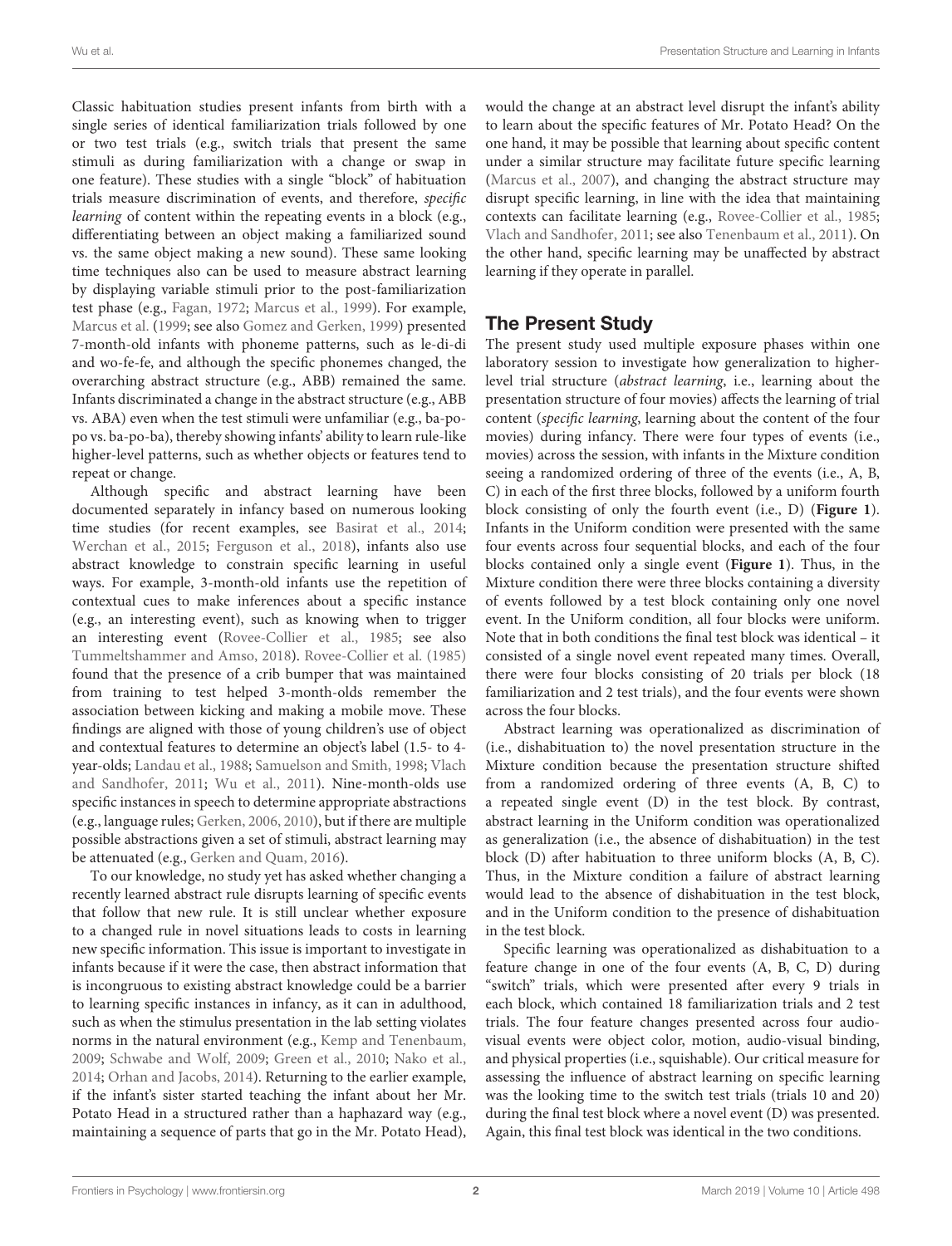

<span id="page-2-0"></span>Based on numerous prior studies on specific and abstract learning, we predicted that infants in our study would exhibit both specific and abstract learning. For specific learning of all four audio-visual events, we predicted that infants in both the Mixture and Uniform conditions would discriminate the novel switch trial from the familiar trials that immediately preceded it. For abstract learning, we predicted that infants in the Uniform condition would treat the presentation structure of Event D as expected, but that infants in the Mixture condition would find the presentation structure of Event D to be unexpected and dishabituate. We also predicted an interaction between abstract learning and specific learning in the Mixture condition, where a change in how the blocks are structured (from mixture to uniform) would decrease specific learning due to a mismatch in the expected and actual presentation formats. In other words, we anticipated that noticing a change between the presentation structure of the first three blocks (Events A, B, and C) and the final block (Event D) in the Mixture condition would decrease looking times during the switch trials in relation to the familiarization trials in the final block. If abstract learning does not disrupt specific learning in infants for novel stimuli, then infants would still dishabituate to the switch test trial for Event D, and the looking times to the test trials in Event D would not differ between the Mixture and Uniform conditions. Critically, the presentation of the final test block was identical across both conditions (i.e., Event D was presented in uniform blocks). Therefore, any looking time differences between conditions in this final test block would be due to differences in the presentation structure over the first three blocks.

# MATERIALS AND METHODS

### **Participants**

Thirty-two infants (16 infants per condition) participated in this experiment in either the Mixture condition (randomly presented

events in the first three blocks;  $M = 9$  months and 4.1 days, range: 7 months and 20 days to 11 months and 10 days, 7 males) or the Uniform condition (events grouped into blocks of A–D;  $M = 9$  months and 8.6 days, range: 7 months and 15 days to 11 months and 13 days, 5 males). Of the infants whose race and ethnicity were reported, 97% of the infants were at least half Caucasian, and 3% were half Black, 13% half Asian, 3% half Hawaiian/Pacific Islander, 3% half Native American, and 6% Hispanic. The pre-determined stopping point for recruitment was based on prior research using similar sample sizes ranging from 11 to 20 infants (e.g., [Baillargeon,](#page-8-11) [1987;](#page-8-11) [Richardson and](#page-9-14) [Kirkham,](#page-9-14) [2004;](#page-9-14) [Rakison,](#page-9-15) [2005;](#page-9-15) [Xu and Garcia,](#page-9-16) [2008\)](#page-9-16). A relatively wide age range was included in the study to accommodate the variety of abilities related to specific and abstract learning documented in prior studies, especially in relation to the four events that we included. Three additional infants were tested but were excluded from the final sample because of fussiness ( $N = 2$ , one in each condition did not complete the entire experiment) or equipment error ( $N = 1$  in the Mixture condition). This low dropout rate compared to typical infant looking-time studies may have been due to the interesting nature, timing, and variability of the stimuli (e.g., [Stets et al.,](#page-9-17) [2013\)](#page-9-17), as well as the right level of predictability vs. unpredictability (e.g., [Kidd et al.,](#page-8-12) [2012\)](#page-8-12). Infants were recruited via hospital birth records and were given an infant-sized t-shirt and \$10 for their participation. All parents of infants provided written informed consent, and the study conformed to the United States Federal Policy for the Protection of Human Subjects.

### Stimuli

This study tracked infants' looking time to four different types of events (i.e., movies) commonly used in infant studies: probability sampling (e.g., [Xu and Garcia,](#page-9-16) [2008\)](#page-9-16), motion trajectory (e.g., [Rakison,](#page-9-15) [2005\)](#page-9-15), multimodal binding (e.g., [Richardson and](#page-9-14) [Kirkham,](#page-9-14) [2004\)](#page-9-14), and object solidity (e.g., [Baillargeon,](#page-8-11) [1987;](#page-8-11)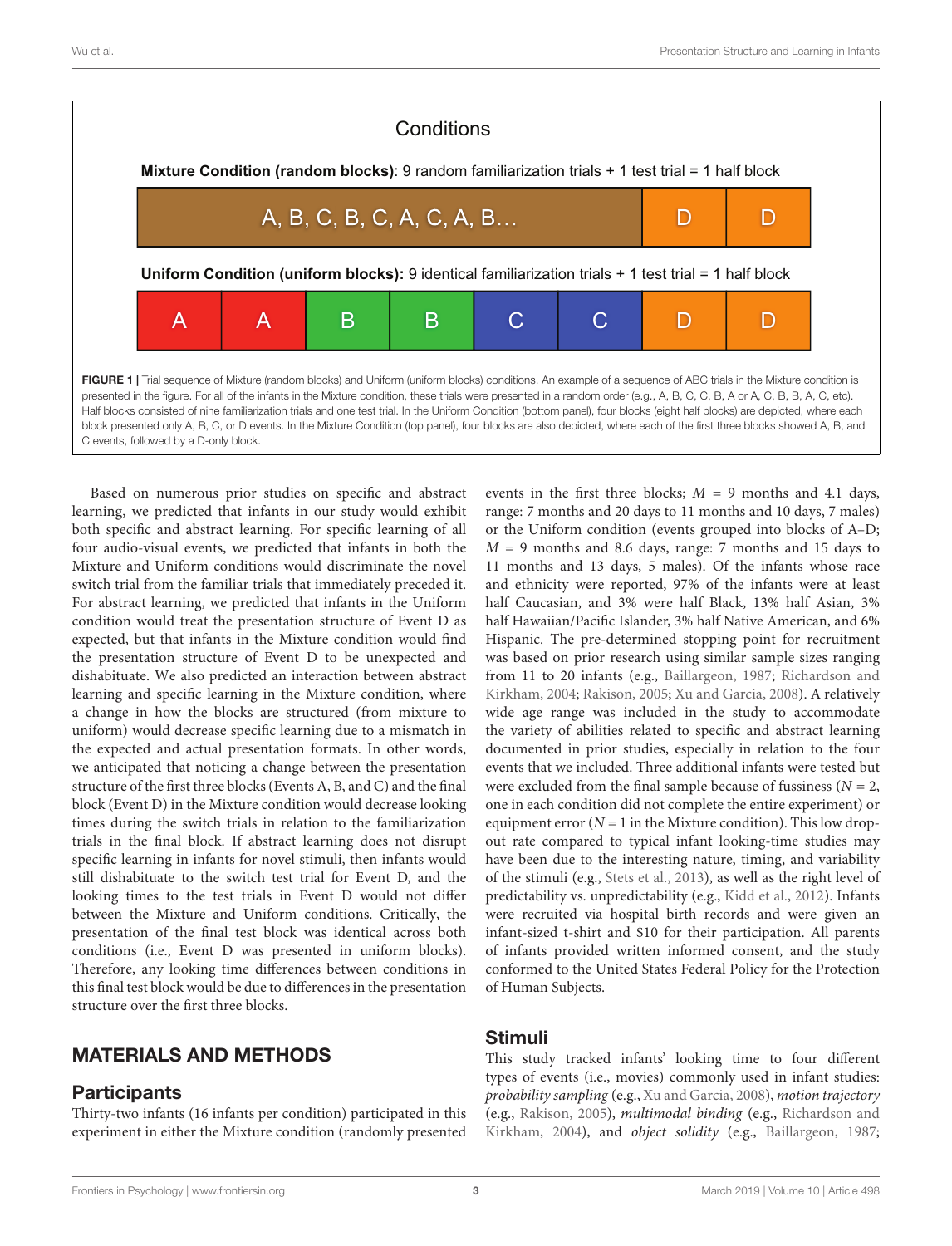| <b>Task</b> |                         | <b>Test</b>                           | <b>Study</b>                                | <b>Stimuli</b>       |  |
|-------------|-------------------------|---------------------------------------|---------------------------------------------|----------------------|--|
|             | Probability<br>sampling | <b>Different</b><br>color object      | (e.g., Xu &<br>Garcia,<br>2008)             |                      |  |
| Β           | Motion<br>trajectory    | Blocks stick/<br>balls bounce         | (e.g.,<br>Rakison,<br>2005)                 | $\odot \odot$<br>оно |  |
| С           | Multimodal<br>learning  | Switch<br>sounds                      | (e.g.,<br>Richardson<br>& Kirkham,<br>2004) | "bloop"<br>"ding"    |  |
|             | Physical<br>properties  | <b>Block</b><br>squish/ball<br>bounce | (e.g.,<br>Baillergeon,<br>1987)             |                      |  |

<span id="page-3-0"></span>**[Figure 2](#page-3-0)**). The probability sampling task displayed yellow blocks and blue balls falling from the top of the screen into corresponding buckets on the left and right side. A dropping sound was played as the objects simultaneously fell into the buckets. The dropping sound and action lasted 10 s. In the motion trajectory task, infants were shown two simultaneous wheeled toys (round or rectangular) that rolled from the left or right to the center of the screen with an accompanying rolling sound. One toy stuck to the median (at 5 s into the movie), while the other toy simultaneously bounced off the median and rolled backward, as a bouncing sound played. For the multimodal task, infants were shown two alternating geometric objects (round or rectangular, each presented for 5 s) sequentially on either side of the computer screen. Each object was paired with a specific sound (i.e., bounce or ding). Each object moved in synchrony with its sound – the bouncing object moved up and down like a bouncing ball, and the ringing object moved left and right like a bell. For the object solidity task, there were two drawbridges in the center of the screen that fell to the left and right simultaneously with a creaking door sound, and either bouncing or squishing a red block or blue ball (accompanied by the corresponding bouncing or squishing sound).

Each task had a familiarization version and a switch test trial version, which differed in one feature compared to the familiarization version: switched object color (previously yellow objects now became blue, and vice versa; probability sampling), switched motion (previously stuck object now bounced off the median, and vice versa; motion trajectory), switched sound (previously bouncing object with accompanying sound now rang and moved like a bell, and vice versa; multimodal binding), and switched object property (previously squished object now made the drawbridge bounce, and vice versa; object solidity). The bouncing and squishing action started at 5 s into the movie. Half of the infants saw one version during familiarization and the other version as a switch test trial, whereas the other half of the infants saw the opposite. Three of the events (probability sampling, motion trajectory, and object solidity) presented simultaneous actions in each of the videos (e.g., a yellow box and a blue ball simultaneously fell in the probability sampling video), while one of the events (multimodal binding) alternated between two actions (e.g., the round object would ding, followed by the rectangular object bouncing). All stimuli were made by the first author with Adobe Flash, and the videos are available on Databrary. Each movie in every task was displayed for 10 s (similar to [Wu and Kirkham,](#page-9-18) [2010\)](#page-9-18). All events were counterbalanced for all infants (i.e., Event A for one infant was Event D for another infant).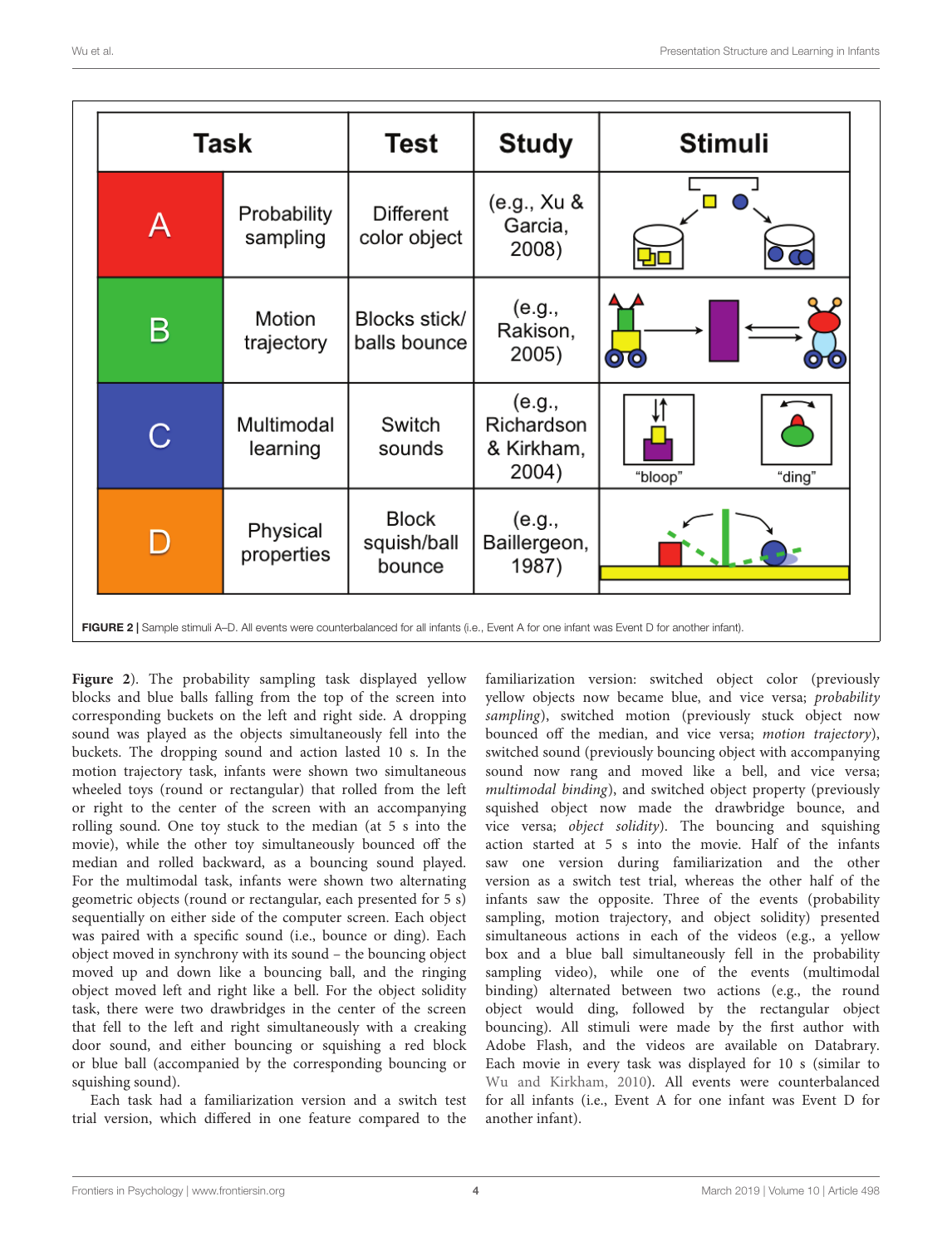For the probability sampling task, infants by 8 months of age likely detect color changes in this deterministic task, as they can distinguish colors in a more complex probabilistic task [\(Xu and](#page-9-16) [Garcia,](#page-9-16) [2008\)](#page-9-16). For the motion trajectory task, infants as young as 4 months detect unexpected motion trajectories [\(Kim and](#page-8-13) [Spelke,](#page-8-13) [1992;](#page-8-13) [Spelke et al.,](#page-9-19) [1995\)](#page-9-19). For the multimodal binding task, infants as young as 3 months of age detect changes in objectsound-motion mappings (e.g., [Kirkham et al.,](#page-8-14) [2012\)](#page-8-14). For the object solidity task, infants as young as 3–4 months of age have been shown to detect events that violate their expectations in this task (e.g., [Baillargeon,](#page-8-11) [1987\)](#page-8-11).

## Design and Procedure

The video stimuli were displayed full-screen on one 17-in monitor, and infants' fixations were recorded using a Tobii-[1](#page-4-0)750 eye-tracker<sup>1</sup> integrated with the monitor. Sounds were played via external speakers. The experimental session consisted of four blocks. The first three blocks, which distinguished the two experimental groups (Mixture or Uniform), displayed three events either in uniform blocks (A\*18 trials, B\*18, C\*18) or in randomized blocks (1 trial each: ABCBCA. . .) (**[Figure 1](#page-2-0)**). The final block (D<sup>∗</sup> 18 trials) was a uniform presentation of a novel event (D) for both groups. In the Mixture condition, the same event was never presented twice in a row. To measure specific learning, switch test trials (hereafter, test trials) were presented after every 9th familiarization trial (i.e., twice per block). In the Mixture condition, the test trial was never related to the familiarization trial that immediately preceded the test trial (e.g., if Event A was presented as the 9th familiarization trial, the switch trial presented next was relevant to either Event B or C). This design decision was made to control for learning from only the immediately preceding trial in the Mixture condition. An attention getter (i.e., a video of a laughing baby) was displayed before the first trial of the experiment, and after every 10 trials (i.e., after every test trial) until infants oriented to the screen for 1 s, as monitored automatically in a MATLAB program.

Prior to the start of the experiment, infants' gaze was calibrated to five screen locations with the standard calibration procedure using the infant Tobii system (e.g., [Wu and Kirkham,](#page-9-18) [2010\)](#page-9-18). All infants were calibrated to at least four locations. Infant fixations, which were recorded at 50 Hz, were summed across each trial in each block for the final analysis [\(Kidd et al.,](#page-8-12) [2012\)](#page-8-12). Trials with no looking time data (less than 100 ms of looking time data) were removed from the final analysis (1.68% of trials). Although other looking-time studies have used a 2–3 s cutoff for inclusion of trials, this cutoff is relatively arbitrary, dependent on error from hand-coding looking times, and dependent on the stimuli included in the study. We opted to include a 100 ms cutoff for including a trial because 100 ms is the standard minimum cutoff for fixations, and trials with at least one fixation were included in our analyses. The entire experiment lasted 17 min while the infants sat on the caregiver's lap 50 cm from the eyetracker.

# RESULTS

# Measures and Analysis Plan

The measure of abstract learning was dishabituation to Event D (novel uniform presentation structure for the Mixture condition, but familiar uniform structure for the Uniform condition) on trials 1–9 and 11–19 in the final test block. Specific learning was measured via dishabituation to the switch test trials that occurred on trials 10 and 20 within each block. A linear mixed-effects regression model was used to analyze the effects of condition (Mixture vs. Uniform, sum-coded), within block trial (1st to 10th trial in every half block, centered), test trial (expected vs. actual looking time on the 10th trial, sum coded), block type (Blocks 1–3 vs. Block 4, sum coded), and block number (looking time slope from Blocks 1–4, centered) on infant looking time. A moving average of looking time across three trials was calculated for trials 1–9 (familiarization trials) for every half block (9 familiarization trials  $+$  1 test trial). Looking time to switch test trials was not included in the moving average. Therefore, the dependent measure consisted of both the moving average values from the familiarization trials, and separately, the actual looking time during the test trials. All of these variables, including two- and three-way interaction terms between Condition and other variables (i.e., Test trial, Block Type, Block Number, and Within block trial), were entered as fixed effects to capture population-level effects. Participantlevel random intercepts and random slopes for within block trial and block number also were entered into the regression model to account for individual-level variations. In our analysis, the fixed effects are of theoretical interest, as they reveal the average learning behavior of infants. The random effects serve as a mechanism to control for variability in the data that can be attributed to arbitrary individual differences, thereby improving the reliability of the fixed effects.

The mixed-effects regression model was fitted using the lmerTest package available in R [\(Kuznetsova et al.,](#page-9-20) [2016\)](#page-9-20). We followed the practice of starting with the maximal random-effects model that is justified by the design and that can converge in a realistic manner [\(Barr et al.,](#page-8-15) [2013\)](#page-8-15). Then, through a series of pairwise likelihood ratio tests that determine the necessity of including various random effects, the resultant model was overall the best model to describe the data with a minimum number of parameters.

# Explanation and Justification of Mixed-Effects Regression Analyses

Although collapsing the data into means and conducting ANOVAs and standard pairwise t-tests may be the historical standard for looking time studies, the benefits of mixed-effects regression models over ANOVAs are documented elsewhere (e.g., [Krueger and Tian,](#page-8-16) [2004;](#page-8-16) [Wainwright et al.,](#page-9-21) [2007\)](#page-9-21). For this study in particular, there are at least three reasons that justify a mixed-effects regression. First, mixed-effects regression addresses the issue of repeated measures through the use of subject-level random effects, which controls for the idiosyncratic differences between subjects and thus further improves the

<span id="page-4-0"></span><sup>1</sup><www.tobii.com>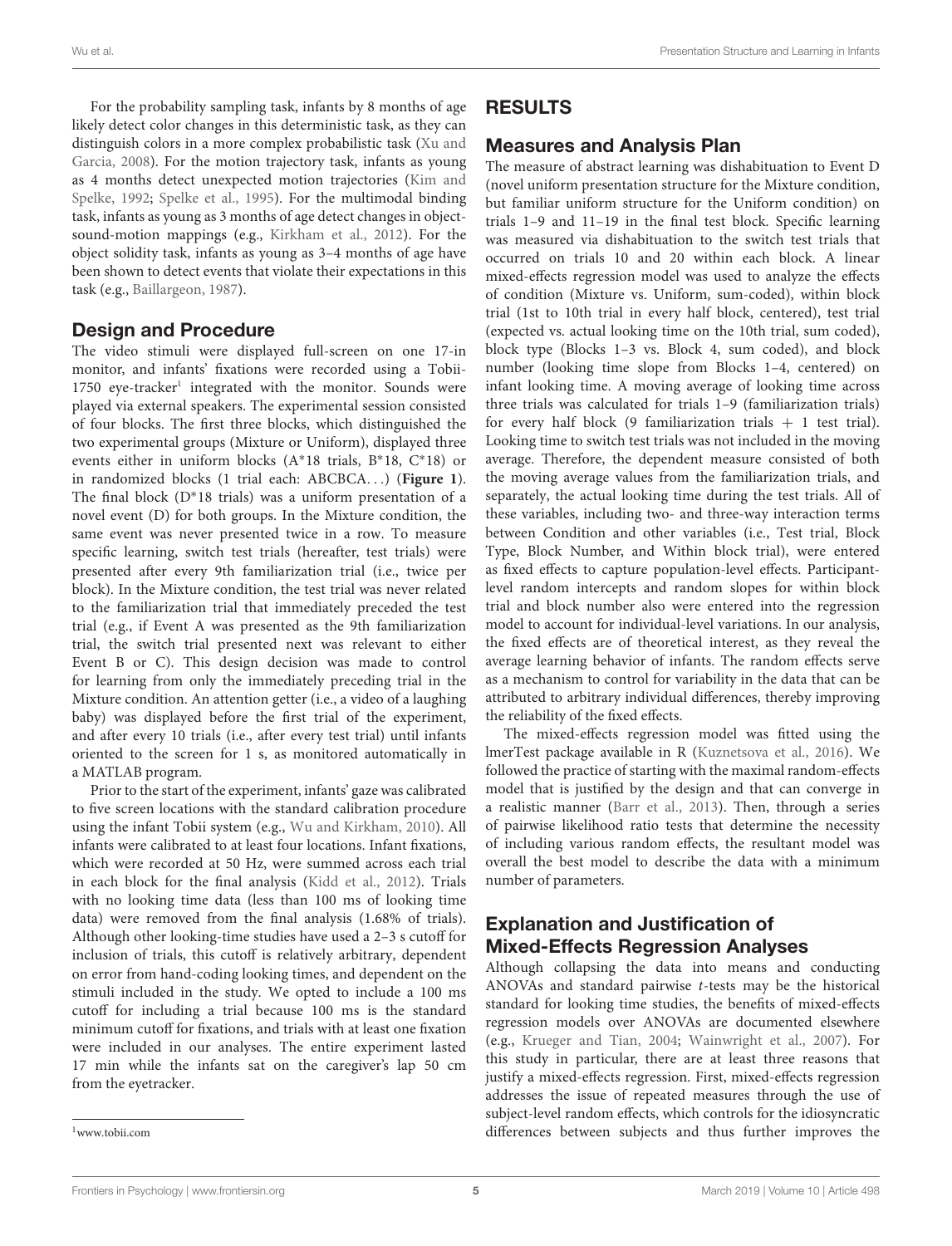#### <span id="page-5-0"></span>TABLE 1 | Fixed effects of the regression model.

|                                                             | <b>Effect size</b><br>(ms) | <b>Std Error</b> | t-value  | <i>p</i> -value |
|-------------------------------------------------------------|----------------------------|------------------|----------|-----------------|
| (Intercept)                                                 | 7422.97                    | 237.95           | 31.196   | $< 0.001*$      |
| Condition                                                   | 186.07                     | 475.89           | 0.391    | 0.697           |
| <b>Test Trial</b>                                           | 588.33                     | 166.85           | 3.526    | $< 0.001*$      |
| <b>Block Type</b>                                           | 696.74                     | 179.33           | 3.885    | $< 0.001*$      |
| <b>Block Number</b>                                         | $-487.57$                  | 53.04            | $-9.192$ | $< 0.001*$      |
| <b>Within Block Trial</b>                                   | $-197.49$                  | 20.80            | $-9.494$ | $< 0.001*$      |
| Test trial $\times$ Block Type                              | $-394.17$                  | 294.81           | $-1.337$ | 0.181           |
| Condition $\times$ Test Trial                               | 312.60                     | 333.70           | 0.937    | 0.349           |
| Condition $\times$ Block Type                               | 1102.56                    | 358.65           | 3.074    | $0.002*$        |
| Condition $\times$ Block Number                             | $-330.27$                  | 106.08           | $-3.113$ | $0.003*$        |
| Condition $\times$ Within Block Trial                       | 29.18                      | 41.60            | 0.701    | 0.487           |
| Condition $\times$ Test Trial $\times$ Block<br><b>Type</b> | 756.86                     | 589.62           | 1.284    | 0.199           |

 $*_{\text{D}} < 0.01$ .

accuracy and reliability of the fixed effects. Second, the mixedeffects regression model allowed us to simplify the analyses into one model with one dependent variable (looking time). Unlike an ANOVA, a mixed-effects regression model assesses the difference between the experimental groups without performing post hoc tests and quantifies the difference between groups. Using repeated ANOVA tests on the same dataset inflates the Type I error of the overall analysis. Third, time (trial progression) could be treated as a continuous variable in our analyses, rather than as a discrete/categorical variable, such as familiarization trial versus test trial, which allowed us to better examine the dynamics of learning behavior.

#### Main Findings

There were two main findings related to specific and abstract learning, and two supplementary findings, summarized in **[Table 1](#page-5-0)**. **[Figures 3](#page-5-1)** and **[4](#page-6-0)** display the raw looking times across trials throughout the Mixture and Uniform conditions, respectively. At the end of the 10th trial (end of a half block) and before the first trial in the next half block, we played a laughing baby video to recapture infants' attention, which is represented by the dramatic increase in looking time at the beginning of every half block.

#### Specific Learning in Both Mixture and Uniform **Conditions**

The first main finding was that there was no significant effect in looking time on the test trials in the last block (trials 70 and 80) between the Mixture and the Uniform conditions (see

<span id="page-5-1"></span>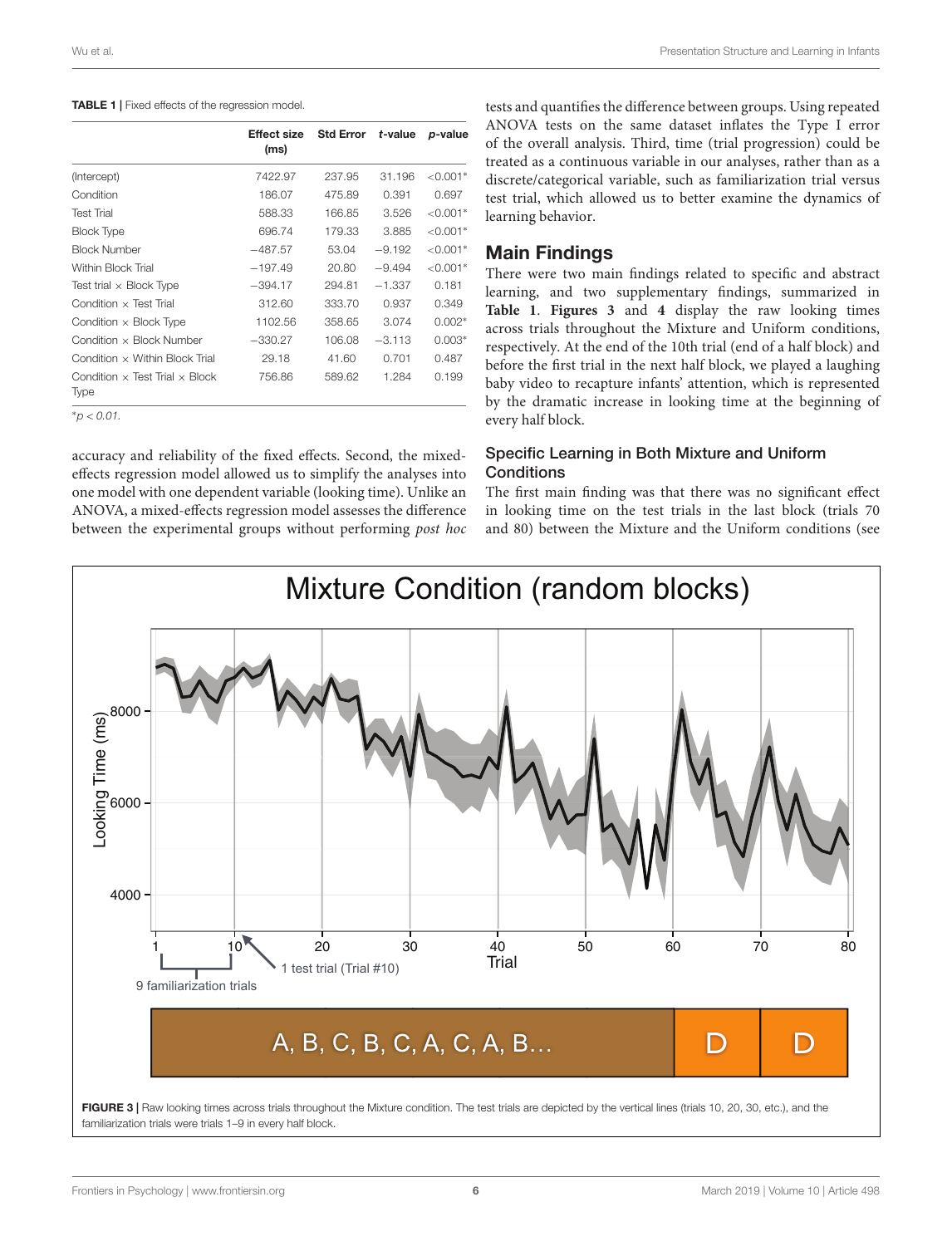

<span id="page-6-0"></span>Condition  $\times$  Test Trial  $\times$  Block Type in **[Table 1](#page-5-0)**,  $p = 0.20$ ). In fact, infants in both conditions looked longer than expected on all of the switch test trials (10th trial of every half-block) by an average of 588.33 ms per trial (Test Trial,  $p < 0.001$ ), without any difference between conditions (Condition  $\times$  Test Trial,  $p = 0.35$ ) or Condition and Block Type (Condition  $\times$  Test Trial  $\times$  Block Type,  $p = 0.20$ ). This result suggests that infants in both conditions may have dishabituated similarly during test trials throughout the entire experiment (i.e., specific learning), despite differences in the presentation structure of the first three blocks between the Mixture and Uniform conditions, and between the first three blocks and last test block in the Mixture condition.

### Abstract Learning in Both Mixture and Uniform **Conditions**

The second main finding was that infants across both conditions looked an average of 697 ms longer per trial across all familiarization and test trials during the last block compared to the first 60 trials (see Block Type in **[Table 1](#page-5-0)**,  $p < 0.001$ ). However, this average number is potentially misleading, as this effect is completely driven by infants in the Mixture condition, who looked an average of 1248 ms longer during the last block  $(p < 0.001)$ . By contrast, infants in the Uniform condition looked at the final D blocks with more or less the same interest (145 ms longer,  $p > 0.5$ ). This pattern is what was expected if infants

in both conditions showed abstract learning. Abstract learning in the Mixture condition should lead infants to discriminate the mixed ABC structure of the first three blocks from the D-only uniform structure of the final block (i.e., show substantial recovery of looking time to that final block). Abstract learning in the Uniform condition should lead infants to expect that the first three A-only, B-only, and C-only blocks would be followed by a D-only block (i.e., minimal recovery of looking time to that final block). This differential pattern in the behavioral outcome to the two conditions can be seen in a significant interaction effect listed in **[Table 1](#page-5-0)** (Condition  $\times$  Block Type), where infants in the Mixture condition looked 1102 ms longer per trial during the last block than infants in the Uniform condition ( $p = 0.002$ ).

### Supplementary Findings

The first supplementary finding is that infants in both conditions looked less across trials 1–9 and 11–19 (i.e., within a half block, Within Block Trial), without an effect of Condition (i.e., no significant effect for the Condition  $\times$  Within Block Trial interaction). This finding demonstrates the typical habituation outcome with a steady decrease in looking time across repeated trials regardless of presentation structure within each halfblock of 10 trials (i.e., no significant effect between a repeated single event or three repeated events presented in random order). The second supplementary finding is that all infants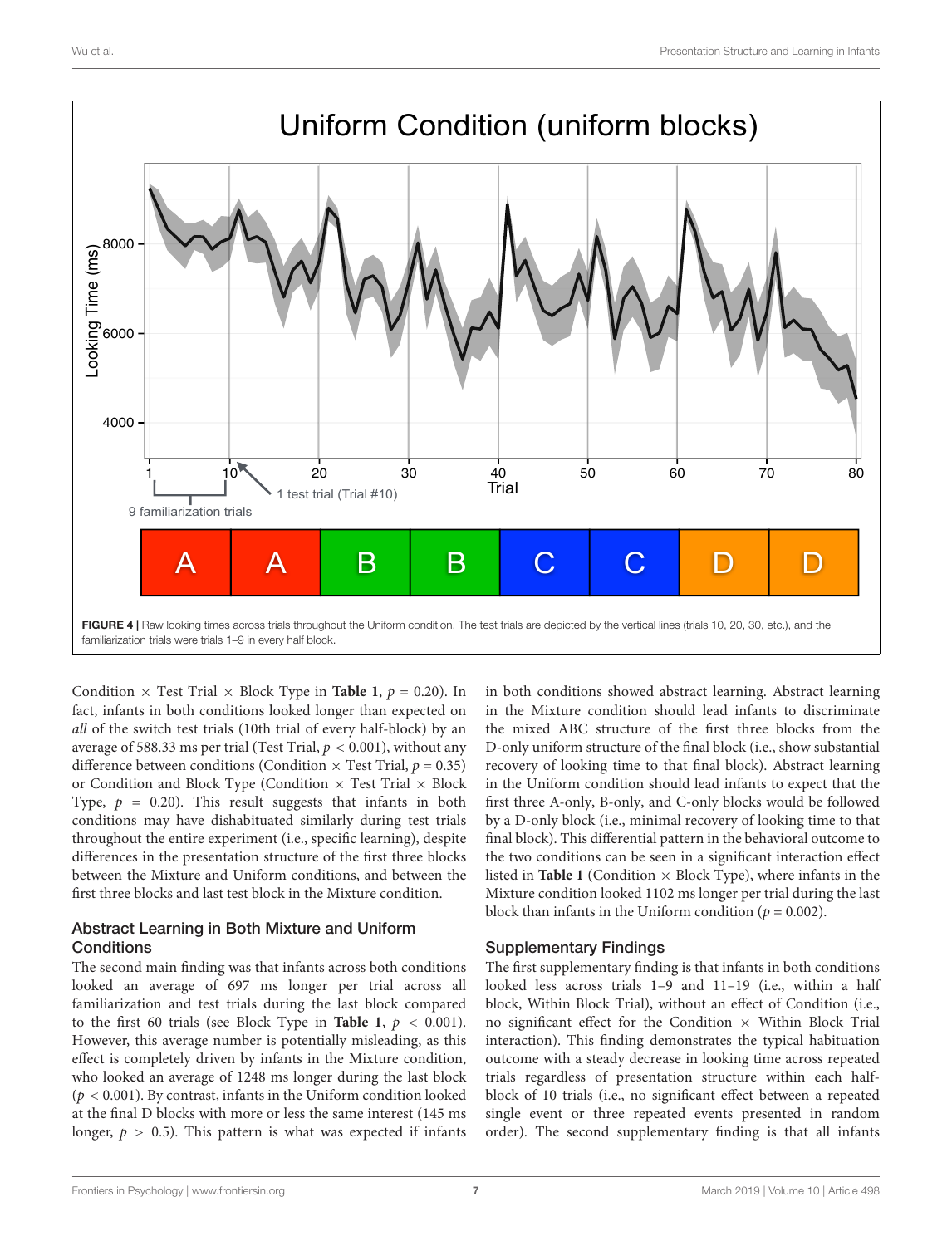looked less as blocks progressed from the first to fourth (Block Number,  $p < 0.001$ ). There was also an effect of Condition here (Condition  $\times$  Block Number), where infants in the Mixture condition lost interest faster (i.e., displayed a more negative looking-time slope) compared to infants in the Uniform condition ( $p = 0.003$ ).

# **DISCUSSION**

The present study examined whether novel abstract learning (i.e., presentation structure of audio-visual events) disrupts novel specific learning (i.e., detecting changes in the audio-visual events). During the familiarization phase, 8- to 11-month-old infants were presented with three different audio-visual events, followed by a fourth event in the abstract learning test phase. Infants in the Mixture condition were shown the trials from the first three events in a random order (e.g., ABCBCACAB. . .), whereas infants in the Uniform condition were shown the trials in a uniform order (first all of the trials from Event A, then the trials from Event B, then Event C). The trials in the fourth event (Event D) were uniform for infants in both conditions. Therefore, infants in the Uniform condition viewed no change in the presentation structure across all four blocks, whereas infants in the Mixture condition switched from a random stimulus order in the first three blocks to a uniform order in the final block. Recovery of looking time during the final block when infants in both conditions saw a uniformly presented novel event was used as the measure of abstract learning. Infants in both conditions exhibited clear evidence of abstract learning: in the Mixture condition by recovering looking time to the D-only test block after familiarization to ABC blocks, and in the Uniform condition by not showing a recovery of looking time to the D-only test block after familiarization to A-only, B-only, and C-only blocks.

In terms of specific learning, at the end of every nine trials, a switch test trial assessed specific learning by changing one feature in each of the events (e.g., color, motion trajectory). We found evidence of specific learning throughout the experiment, including in the final test block when a new event (Event D) was introduced. We also did not find evidence that abstract learning (i.e., increased overall looking due to a switch in presentation structure for the Mixture condition) disrupted later specific learning: There was no significant change in looking time during the last two switch trials compared to earlier switch trials in the Mixture condition and compared to the last two switch trials in the Uniform condition. Our results suggest that when presented with both specific and abstract information to learn, infants learn both types of information in parallel, and abstract learning may not interfere with specific learning. The idea that young learners are open-minded about learning a variety of regularities is supported by other research from Sloutsky and colleagues (e.g., [Plebanek and Sloutsky,](#page-9-22) [2017\)](#page-9-22) and Gopnik and colleagues (e.g., [Gopnik et al.,](#page-8-17) [2017\)](#page-8-17).

Although our findings support these overall interpretations, we cannot know if they will generalize to all contexts where specific and abstract learning could interact. One limitation in the current study is that given stimulus constraints, our paradigm

could not accommodate fully counterbalancing the experimental design. We did not include a condition that provided infants with mixed presentations throughout the entire experiment because it would not have had a meaningful counter condition that included uniform blocks in the first three habituation phases and a mixed phase at the end. The latter condition would have required three additional events not displayed to infants who were shown mixed presentations throughout. It may be the case that infant learning could be disrupted when switching from a uniform to mixed presentation. However, this procedure may "scaffold" infant learning by presenting an easier learning situation prior to a more difficult learning situation. In our study design, any indication of abstract learning in this hypothetical condition would have been confounded by the novel events. We opted for our design because the stimuli in both conditions of our experiment were identical and only differed in the way they were presented during the familiarization phase, allowing us to draw conclusions based on identical test stimuli in the final block. Future research should investigate the constraints of maintaining learning despite changes in presentation structure.

Another limitation of the study is the relatively small sample size of 16 infants per condition and wide age range in our sample. Because this study was among the first of its kind, it was exploratory. On the one hand, some of our findings are aligned with prior research that used similar sample sizes: we found evidence of specific and abstract learning. On the other hand, we did not find evidence that abstract learning disrupts specific learning, which is the first such demonstration and needs to be replicated. As a starting point for future investigations, our findings may encourage future work to determine the potential costs of abstract knowledge in different domains (e.g., language learning; [Gerken,](#page-8-6) [2006,](#page-8-6) [2010\)](#page-8-7). Future studies can investigate age effects, because younger vs. older age groups may or may not differ in whether and how abstract learning may disrupt specific learning. In addition, our study allowed infants to acquire expectations about presentation structure prior to the change in structure. However, these expectations were not rooted in real-world experience prior to the experimental session, and therefore may have been dismissed more easily during the experimental session. Future research should investigate whether our effects generalize to situations involving more realworld experience, such as face processing (specific faces vs. race) and language acquisition (specific language content vs. speaker preference).

The infants in our study learned the specific events in both the Uniform and Mixture conditions. In general, repetition of events likely enhances learning during infancy, one of our original hypotheses. Indeed, the presentation structure of many infant habituation studies would support this notion. It may be the case that the events in our paradigm were simple enough to learn even in a mixed sequence, especially given that we only mixed three events in the Mixture condition. In addition, the events were repeated throughout the Mixture condition, even though the repetition structure was not predictable. Task difficulty, specific learning, and presentation structure likely interact in interesting ways. Perhaps our study included relatively easy tasks, whereas including more difficult tasks may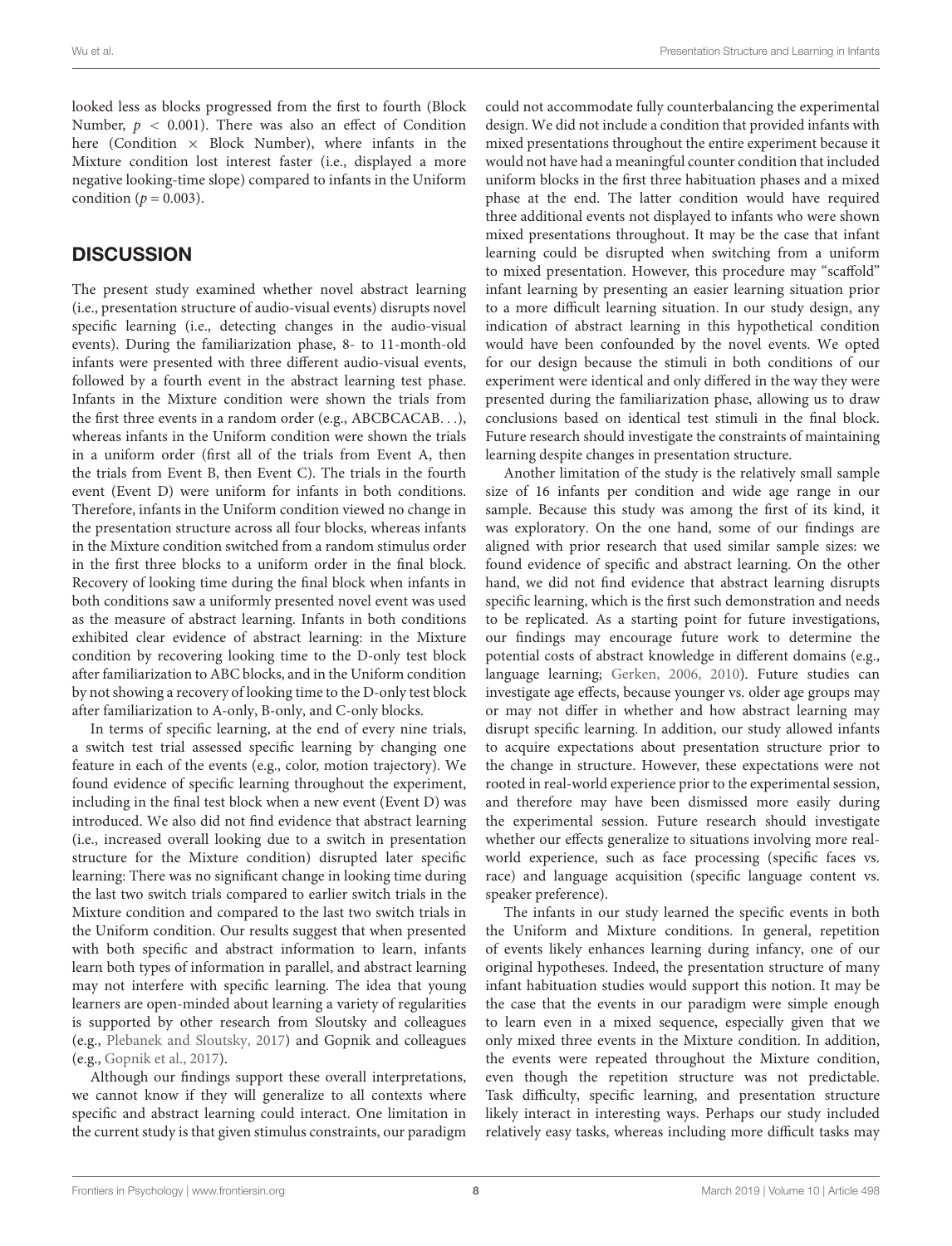lead to no specific learning, even in repeated presentations. In real-world situations that may be more difficult to grasp, perhaps immediate repetition may facilitate learning during infancy more than mixed events. However, the natural learning environment does include situations that resemble the mixture condition. Therefore, perhaps infants within the first year of life adapt to learning in both repeated and mixed conditions. Future research could expand the types of stimuli included and vary task difficulty to investigate this issue.

The costs and benefits of the interaction between abstract and specific learning have potential downstream effects for the efficiency and flexibility of future learning. On the one hand, in cases where abstractions (e.g., rules and contexts) are familiar and infants have to learn about specific novel events (e.g., object features), it would be advantageous for infants to use familiar abstractions to infer the meaning of a novel event. Indeed, prior research has shown that infants learn about specific novel events by using familiar higher-level abstract information (e.g., repetition of visual arrays, [Tummeltshammer](#page-9-4) [and Amso,](#page-9-4) [2018;](#page-9-4) speech vs. tones, [Marcus et al.,](#page-9-12) [2007\)](#page-9-12). On the other hand, when the abstract information is unfamiliar, infants should remain flexible by learning both abstractions and specific events in parallel, rather than applying an inappropriate familiar abstraction to a specific instance. In other words, while abstract knowledge can be a powerful tool to constrain learning (i.e., helping infants determine what to learn), applying erroneous assumptions and constraints could lead the learner to make incorrect inferences about which events to encode, and perhaps what aspects of an event to encode. The finding from the present study suggests that as infants learn abstract information (i.e., generalizing across specific instances), they also may continue acquiring information from specific instances with relatively few assumptions (i.e., without applying much abstract knowledge acquired from prior experiences). Learning both specific and

### **REFERENCES**

- <span id="page-8-0"></span>Aslin, R. N. (2007). What's in a look? Dev. Sci. 10, 48–53. [doi: 10.1111/j.1467-7687.](https://doi.org/10.1111/j.1467-7687.2007.00563.x) [2007.00563.x](https://doi.org/10.1111/j.1467-7687.2007.00563.x)
- <span id="page-8-1"></span>Aslin, R. N., and Newport, E. L. (2012). Statistical learning: from acquiring specific items to forming general rules. Curr. Dir. Psychol. Sci. 21, 170–176. [doi: 10.1177/](https://doi.org/10.1177/0963721412436806) [0963721412436806](https://doi.org/10.1177/0963721412436806)
- <span id="page-8-11"></span>Baillargeon, R. (1987). Object permanence in 3.5-4.5-month-old infants. Dev. Psychol. 23, 655–664. [doi: 10.1037/0012-1649.23.5.655](https://doi.org/10.1037/0012-1649.23.5.655)
- <span id="page-8-15"></span>Barr, D. J., Levy, R., Scheepers, C., and Tily, H. J. (2013). Random effects structure for confirmatory hypothesis testing: keep it maximal. J. Mem. Lang. 68: 10.1016/j.jml.2012.11.001. [doi: 10.1016/j.jml.2012.11.001](https://doi.org/10.1016/j.jml.2012.11.001)
- <span id="page-8-4"></span>Basirat, A., Dehaene, S., and Dehaene-Lambertz, G. (2014). A hierarchy of cortical responses to sequence violations in three-month-old infants. Cognition 132, 137–150. [doi: 10.1016/j.cognition.2014.03.013](https://doi.org/10.1016/j.cognition.2014.03.013)
- <span id="page-8-2"></span>Fagan, J. F. (1972). Infants' recognition memory for faces. J. Exp. Child Psychol. 14, 453–476. [doi: 10.1016/0022-0965\(72\)90065-3](https://doi.org/10.1016/0022-0965(72)90065-3)
- <span id="page-8-5"></span>Ferguson, B., Franconeri, S. L., and Waxman, S. R. (2018). Very young infants learn abstract rules in the visual modality. PLoS One 13:e0190185. [doi: 10.1371/](https://doi.org/10.1371/journal.pone.0190185) [journal.pone.0190185](https://doi.org/10.1371/journal.pone.0190185)
- <span id="page-8-6"></span>Gerken, L. (2006). Decisions, decisions: infant language learning when multiple generalizations are possible. Cognition 98, B67–B74. [doi: 10.1016/j.cognition.](https://doi.org/10.1016/j.cognition.2005.03.003) [2005.03.003](https://doi.org/10.1016/j.cognition.2005.03.003)
- <span id="page-8-7"></span>Gerken, L. (2010). Infants use rational decision criteria for choosing among models of their input. Cognition 115, 362–366. [doi: 10.1016/j.cognition.2010.01.006](https://doi.org/10.1016/j.cognition.2010.01.006)

abstract information in parallel may be one reason why infants are proficient in some tasks that are difficult for older populations [\(Wu et al.,](#page-9-23) [2017\)](#page-9-23).

# DATA AVAILABILITY

The datasets generated for this study are available on request to the corresponding author.

## ETHICS STATEMENT

This study was carried out in accordance with the recommendations of the University of Rochester Research Subjects Review Board with written informed consent from all parents of infant subjects. All parents of infant subjects gave written informed consent in accordance with the Declaration of Helsinki. The protocol was approved by the University of Rochester Research Subjects Review Board.

# AUTHOR CONTRIBUTIONS

RW and RNA came up with the idea. RW created the stimuli and tested the infants. TQ and RW analyzed the data. RW wrote the first draft of the manuscript. All authors edited the manuscript.

# FUNDING

This research was conducted at the University of Rochester with funding from an NRSA (F32HD070537) from NICHD to RW, and from an NIH grant (HD-037082) to RNA.

- <span id="page-8-8"></span>Gerken, L., and Quam, C. (2016). Infant learning is influenced by local spurious generalizations. Dev. Sci. 20:e12410. [doi: 10.1111/desc.12410](https://doi.org/10.1111/desc.12410)
- <span id="page-8-3"></span>Gomez, R., and Gerken, L. (1999). Artificial grammar learning by 1-year-olds leads to specific and abstract knowledge. Cognition 70, 109–135. [doi: 10.1016/S0010-](https://doi.org/10.1016/S0010-0277(99)00003-7) [0277\(99\)00003-7](https://doi.org/10.1016/S0010-0277(99)00003-7)
- <span id="page-8-17"></span>Gopnik, A., O'Grady, S., Lucas, C. G., Griffiths, T. L., Wente, A., Bridgers, S., et al. (2017). Changes in cognitive flexibility and hypothesis search across human life history from childhood to adolescence to adulthood. Proc. Natl. Acad. Sci. U.S.A. 114, 7892–7899. [doi: 10.1073/pnas.1700811114](https://doi.org/10.1073/pnas.1700811114)
- <span id="page-8-10"></span>Green, C. S., Benson, C., Kersten, D., and Schrater, P. (2010). Alterations in choice behavior by manipulations of world model. Proc. Natl. Acad. Sci. U.S.A. 107, 16401–16406. [doi: 10.1073/pnas.1001709107](https://doi.org/10.1073/pnas.1001709107)
- <span id="page-8-9"></span>Kemp, C., and Tenenbaum, J. B. (2009). Structured statistical models of inductive reasoning. Psychol. Rev. 116, 20–58. [doi: 10.1037/a0014282](https://doi.org/10.1037/a0014282)
- <span id="page-8-12"></span>Kidd, C., Piantadosi, S. T., and Aslin, R. N. (2012). The Goldilocks Effect: human infants allocate attention to visual sequences that are neither too simple nor too complex. PLoS One 7:e36399. [doi: 10.1371/journal.pone.0036399](https://doi.org/10.1371/journal.pone.0036399)
- <span id="page-8-13"></span>Kim, I. K., and Spelke, E. S. (1992). Infants' sensitivity to effects of gravity on visible object motion. J. Exp. Psychol. 18, 385–393. [doi: 10.1037/0096-1523.18.2.385](https://doi.org/10.1037/0096-1523.18.2.385)
- <span id="page-8-14"></span>Kirkham, N. Z., Richardson, D. C., Wu, R., and Johnson, S. P. (2012). The importance of 'what': infants use featural information to index events. J. Exp. Child Psychol. 113, 430–439. [doi: 10.1016/j.jecp.2012.07.001](https://doi.org/10.1016/j.jecp.2012.07.001)
- <span id="page-8-16"></span>Krueger, C., and Tian, L. (2004). A comparison of the general linear mixed model and repeated measures ANOVA using a dataset with multiple missing data points. Biol. Res. Nurs. 6, 151–157. [doi: 10.1177/1099800404267682](https://doi.org/10.1177/1099800404267682)